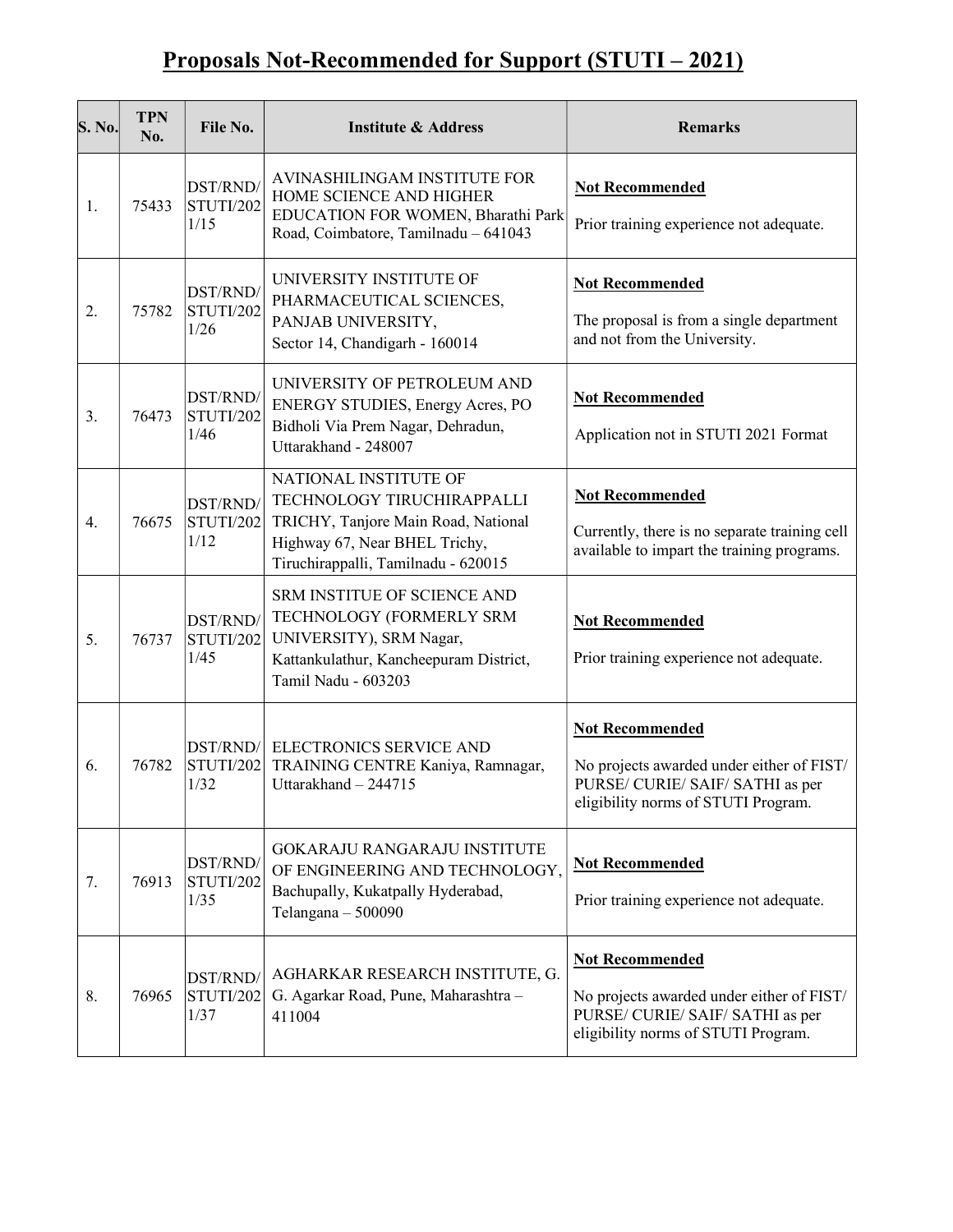| S. No. | <b>TPN</b><br>No. | File No.                      | <b>Institute &amp; Address</b>                                                                                                                           | <b>Remarks</b>                                                                                                                                                                                                                            |
|--------|-------------------|-------------------------------|----------------------------------------------------------------------------------------------------------------------------------------------------------|-------------------------------------------------------------------------------------------------------------------------------------------------------------------------------------------------------------------------------------------|
| 9.     | 76966             | DST/RND/<br>STUTI/202<br>1/28 | <b>VELLORE INSTITUTE OF</b><br><b>TECHNOLOGY</b><br>Katpadi-Pulivalam road, Katpadi, Vellore,<br>Tamil Nadu - 632006                                     | <b>Not Recommended</b><br>The overall presentation was not<br>convincing on the networking potential<br>with the different organizations/<br>stakeholders related to identification of the<br>different hubs within a short span of time. |
| 10.    | 77035             | DST/RND/<br>STUTI/202<br>1/31 | <b>GURU NANAK KHALSA COLLEGE</b><br>Nathalal Parekh Marg, Matunga,<br>Maharashtra - 400019                                                               | <b>Not Recommended</b><br>Prior training experience not adequate.                                                                                                                                                                         |
| 11.    | 77046             | DST/RND/<br>STUTI/202<br>1/43 | KONGU ENGINEERING COLLEGE<br>Perundurai, Erode, Tamilnadu - 638060                                                                                       | <b>Not Recommended</b><br>Prior training experience not adequate.                                                                                                                                                                         |
| 12.    | 77062             | DST/RND/<br>STUTI/202<br>1/44 | <b>INTERNATIONAL INSTITUTE OF</b><br>BIOTECHNOLOGY AND TOXICOLOGY,<br>Kancheepuram District, Padappai, Tamilnadu<br>$-601301$                            | <b>Not Recommended</b><br>No projects awarded under either of FIST/<br>PURSE/ CURIE/ SAIF/ SATHI as per<br>eligibility norms of STUTI Program.                                                                                            |
| 13.    | 77065             | DST/RND/<br>STUTI/202<br>1/30 | SATHYABAMA INSTITUTE OF<br>SCIENCE AND TECHNOLOGY (Deemed<br>to be University), Jeppiaar Nagar, Rajiv<br>Gandhi Salai, Chennai Tamilnadu - 600119        | <b>Not Considered</b><br>Duplicate with TPN 77083.                                                                                                                                                                                        |
| 14.    | 77074             | DST/RND/<br>STUTI/202<br>1/33 | NOORUL ISLAM CENTRE FOR HIGHER<br><b>EDUCATION</b><br>Kumaracoil, Thuckalay, Kanyakumari, Tamil Prior training experience not adequate.<br>Nadu - 629180 | <b>Not Recommended</b>                                                                                                                                                                                                                    |
| 15.    | 77075             | DST/RND/<br>STUTI/202<br>1/34 | <b>LOYOLA COLLEGE</b><br>Sterling Road, Nungambakkam, Chennai,<br>Tamilnadu - 600034                                                                     | <b>Not Recommended</b><br>Prior training experience not adequate.                                                                                                                                                                         |
| 16.    | 77077             | DST/RND/<br>STUTI/202<br>1/10 | <b>CENTRAL UNIVERSITY OF</b><br>JHARKHAND, Ratu Lohardaga Road,<br>Brambe, Ranchi, Jharkhand - 835205                                                    | <b>Not Recommended</b><br>The overall presentation was not<br>convincing on the networking potential<br>with the different organizations/<br>stakeholders related to identification of the<br>different hubs within a short span of time. |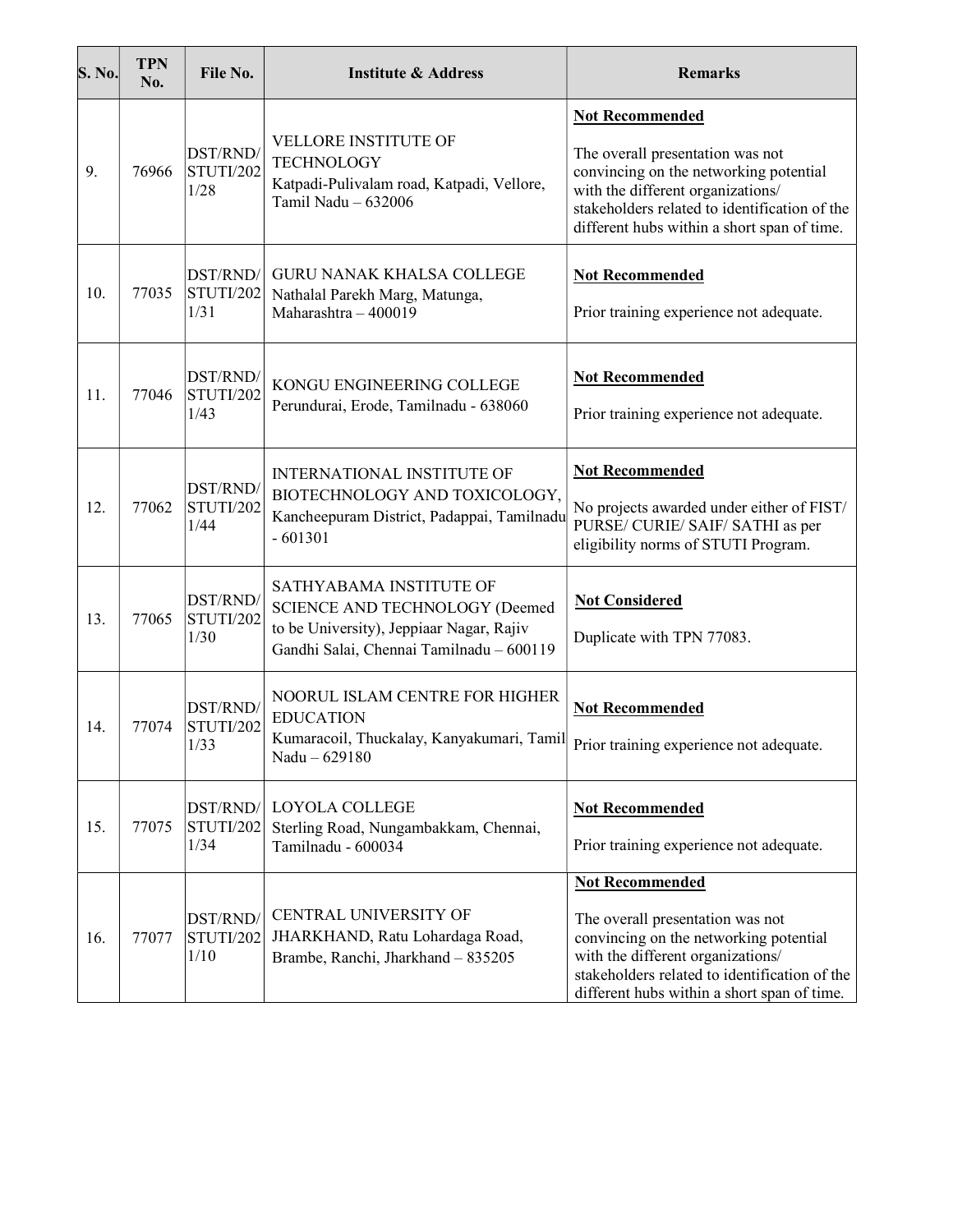| <b>S. No.</b> | <b>TPN</b><br>No. | File No.                       | <b>Institute &amp; Address</b>                                                                                                                 | <b>Remarks</b>                                                                                                                                                                                                                                                                                                                                         |
|---------------|-------------------|--------------------------------|------------------------------------------------------------------------------------------------------------------------------------------------|--------------------------------------------------------------------------------------------------------------------------------------------------------------------------------------------------------------------------------------------------------------------------------------------------------------------------------------------------------|
| 17.           | 77079             | DST/RND/<br>STUTI/202<br>1/21  | INDIRA GANDHI DELHI TECHNICAL<br>UNIVERSITY FOR WOMEN, Kashmere<br>Gate, New Delhi, Delhi - 110006                                             | <b>Not Recommended</b><br>The spectrum of available equipment/<br>facilities is very limited for imparting<br>training in diverse areas of S&T. The<br>Committee was not convinced on the<br>networking potential with the different<br>organizations/ stakeholders related to<br>identification of the different hubs within a<br>short span of time. |
| 18.           | 77083             | DST/RND/<br>STUTI/202<br>1/22  | SATHYABAMA INSTITITE OF SCIENCE<br>AND TECHNOLOGY<br>Old Mahabalipuram Road, Rajiv Gandhi<br>Salai, JPR Nagar, Chennai, Tamilnadu -<br>600119  | <b>Not Recommended</b><br>Prior training experience not adequate.<br>Duplicate with TPN 77065.                                                                                                                                                                                                                                                         |
| 19.           | 77089             | DST/RND/<br>STUTI/202<br>1/39  | <b>ANNA UNIVERSITY</b><br>Sardar Patel Road, Chennai, Tamil Nadu -<br>600025                                                                   | <b>Absent</b>                                                                                                                                                                                                                                                                                                                                          |
| 20.           | 77093             | DST/RND/<br>STUTI/202<br>1/14  | CENTRAL UNIVERSITY OF PUNJAB<br>Mansa Road, Bathinda, Punjab - 151001                                                                          | <b>Not Recommended</b><br>Less than minimum required $i-10$ index as<br>per eligibility norms of STUTI Program.                                                                                                                                                                                                                                        |
| 21.           | 77094             | DST/RND/<br>STUTI/202<br>1/29  | <b>BHARATHIAR UNIVERSITY</b><br>Coimbatore, Tamilnadu 641046                                                                                   | <b>Not Recommended</b><br>Prior training experience not adequate.                                                                                                                                                                                                                                                                                      |
| 22.           | 77097             | DST/RND/<br> STUTI/202<br>1/23 | AMITY UNIVERSITY NOIDA CAMPUS<br>Sector-125, Noida, Uttar Pradesh - 201313                                                                     | <b>Not Recommended</b><br>The proposal is from one of the institutes<br>and not from the University.                                                                                                                                                                                                                                                   |
| 23.           | 77106             | DST/RND/<br>STUTI/202<br>1/20  | NIT ROURKELA<br>Rourkela, Odisha - 769008                                                                                                      | <b>Not Recommended</b><br>Currently, there is no separate training cell<br>available to impart the training programs.<br>The Committee was not convinced on the<br>networking potential with the different<br>organizations/ stakeholders related to<br>identification of the different hubs within a<br>short span of time.                           |
| 24.           | 77109             | DST/RND/<br>STUTI/202<br>1/19  | DEPARTMENT OF BIOTECHNOLOGY<br>AND MICROBIOLOGY OF KANNUR<br>UNIVERSITY, School of Life Sciences,<br>Thalassery Campus, Kannur Kerala - 670661 | <b>Not Recommended</b><br>The proposal is from a single department<br>and not from the University.                                                                                                                                                                                                                                                     |